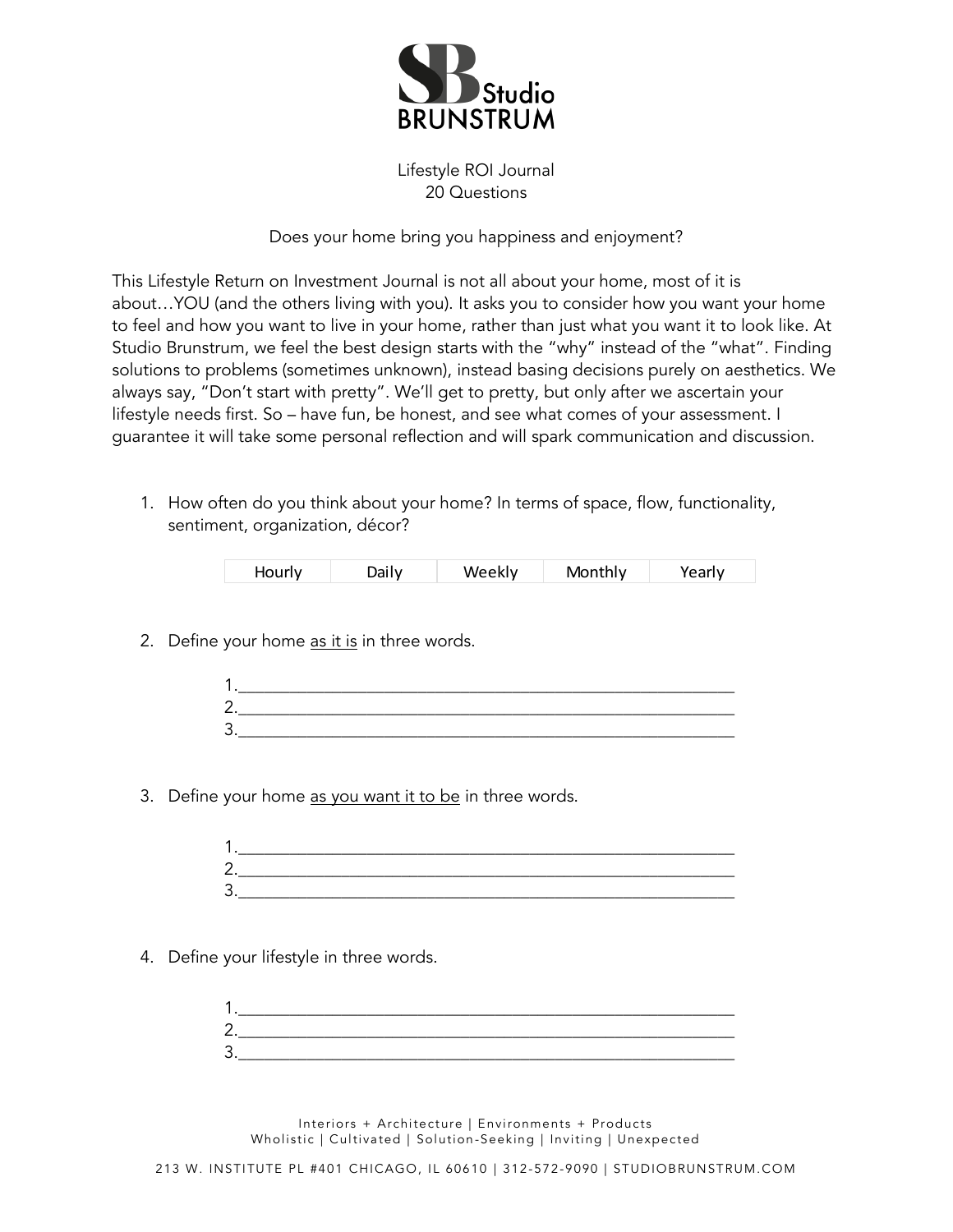

\_\_\_\_\_\_\_\_\_\_\_\_\_\_\_\_\_\_\_\_\_\_\_\_\_\_\_\_\_\_\_\_\_\_\_\_\_\_\_\_\_\_\_\_\_\_\_\_\_\_\_\_\_\_\_\_\_\_\_\_\_

5. Is your lifestyle congruent with your home? Describe.

\_\_\_\_\_\_\_\_\_\_\_\_\_\_\_\_\_\_\_\_\_\_\_\_\_\_\_\_\_\_\_\_\_\_\_\_\_\_\_\_\_\_\_\_\_\_\_\_\_\_\_\_\_\_\_\_\_\_\_\_\_ Yes No

6. Define how your home supports you. Circle all that apply.

| A Safe Place           | <b>Provides Comfort</b>              | Provides Joy                      |
|------------------------|--------------------------------------|-----------------------------------|
|                        |                                      |                                   |
| A Source of Pride      | A Gathering Place                    | A Get-Away for Peace and Solitude |
| A Place to be Creative | A Hub for Activities                 | <b>Technology Friendly</b>        |
| A Commune with Nature  | Accommodates Heath and Fitness Goals | Provides Inspiration              |
|                        | <b>Holds Memories</b>                | A Source of New Memories          |

7. Did you discover something new about your sense of self or that of your family during the pandemic? If so, what?

\_\_\_\_\_\_\_\_\_\_\_\_\_\_\_\_\_\_\_\_\_\_\_\_\_\_\_\_\_\_\_\_\_\_\_\_\_\_\_\_\_\_\_\_\_\_\_\_\_\_\_\_\_\_\_\_\_\_\_\_\_ Yes No

\_\_\_\_\_\_\_\_\_\_\_\_\_\_\_\_\_\_\_\_\_\_\_\_\_\_\_\_\_\_\_\_\_\_\_\_\_\_\_\_\_\_\_\_\_\_\_\_\_\_\_\_\_\_\_\_\_\_\_\_\_

8. Did you discover something new about your home during the pandemic? If so, what?

\_\_\_\_\_\_\_\_\_\_\_\_\_\_\_\_\_\_\_\_\_\_\_\_\_\_\_\_\_\_\_\_\_\_\_\_\_\_\_\_\_\_\_\_\_\_\_\_\_\_\_\_\_\_\_\_\_\_\_\_\_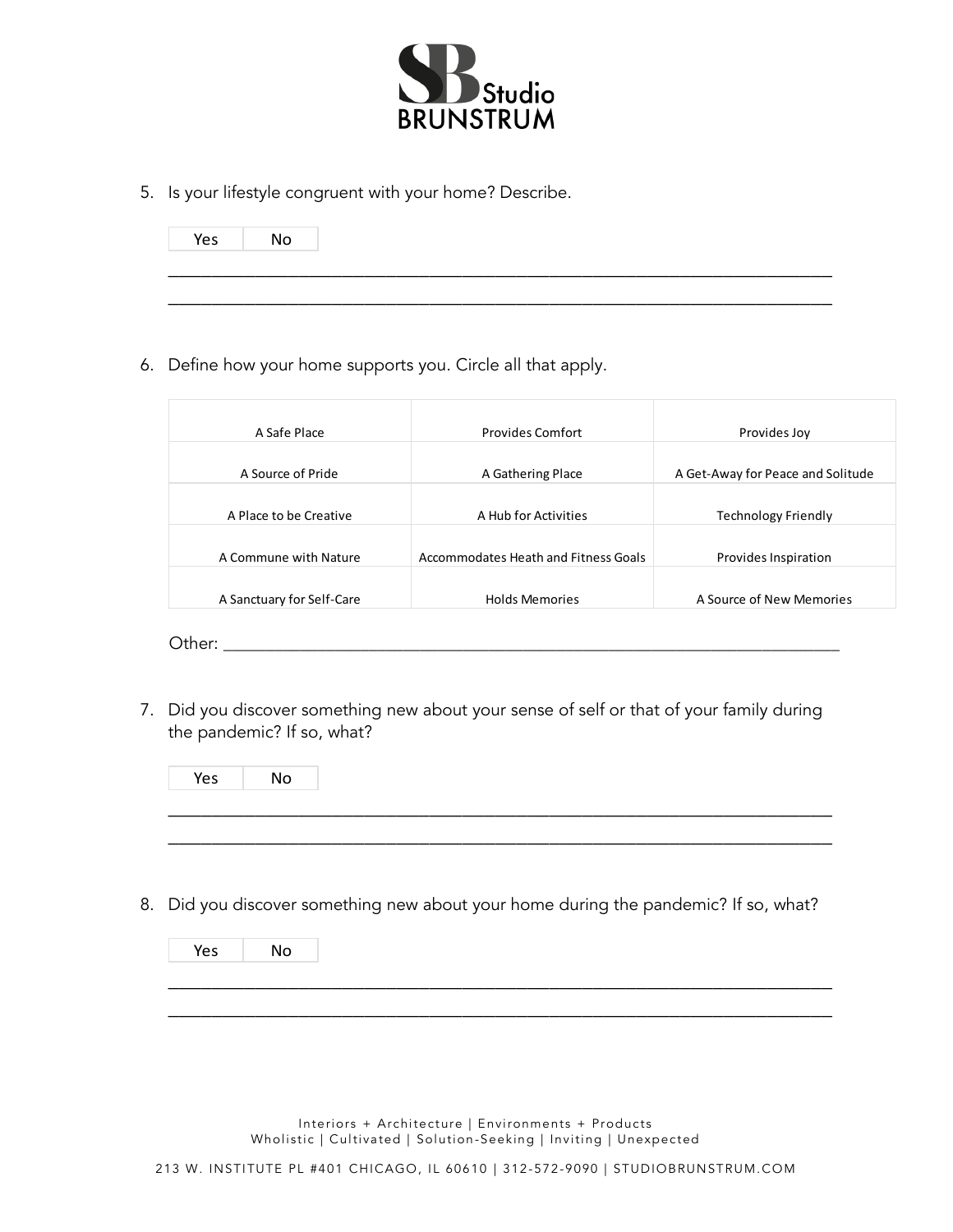

| 9. Describe your day-to-day routine in your home in no more than four sentences.                                                                                        |
|-------------------------------------------------------------------------------------------------------------------------------------------------------------------------|
| 10. Has your day-to-day routine changed since the pandemic? If so, how? If not, why?<br>Yes<br>No                                                                       |
| 11. Does your home accommodate your new day-to-day routine? If so, how? If not, why?<br>Yes<br><b>No</b>                                                                |
| 12. Did you or your family develop any new activities and hobbies during the pandemic? Or<br>pick up any old ones? If so, list the activities and hobbies.<br>No<br>Yes |
| 13. Does your home support those activities and hobbies? If so, how? If not, why? Describe<br>in four sentences.<br>No<br>Yes                                           |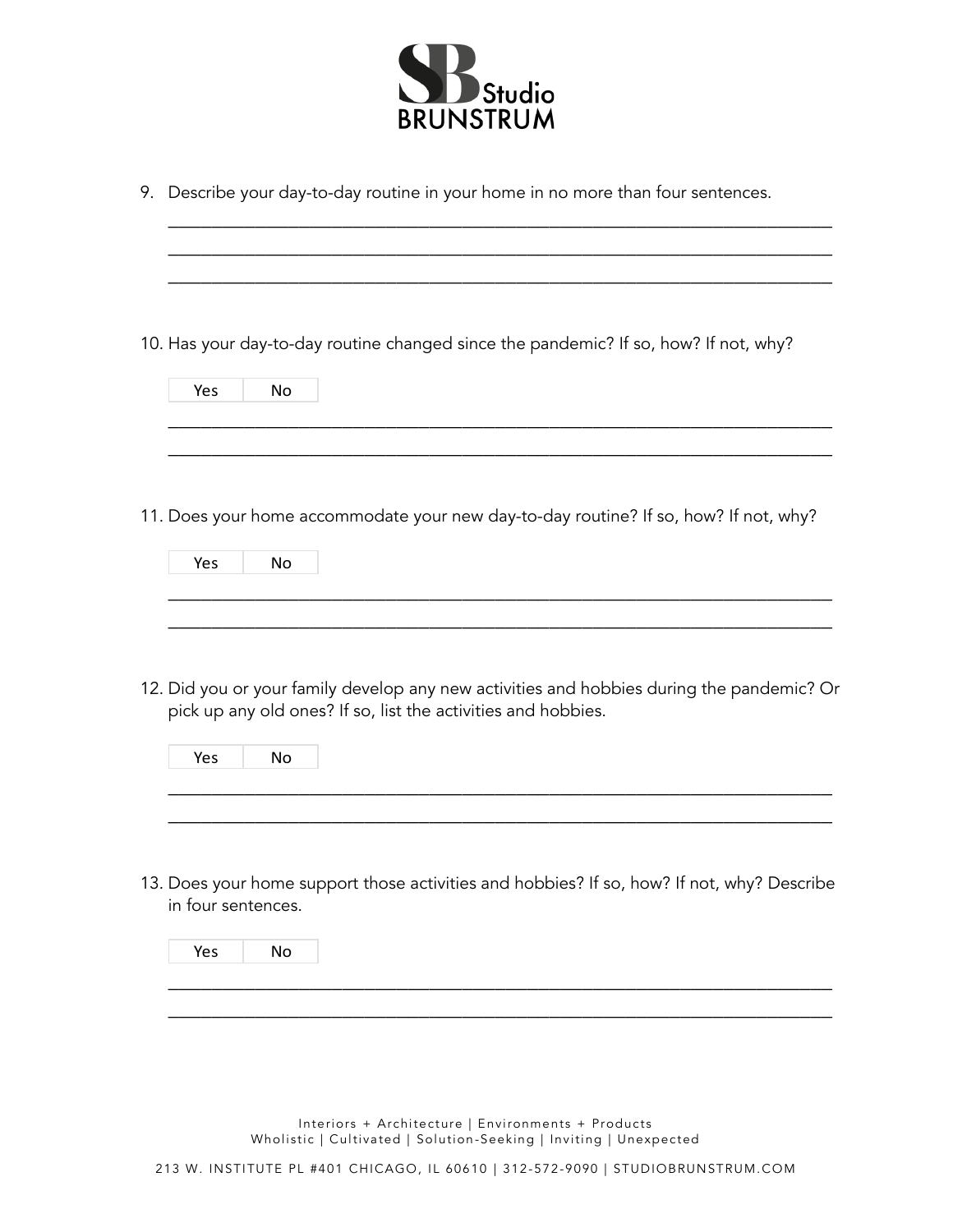

14. What's been your best memory in your home over the last two years?

\_\_\_\_\_\_\_\_\_\_\_\_\_\_\_\_\_\_\_\_\_\_\_\_\_\_\_\_\_\_\_\_\_\_\_\_\_\_\_\_\_\_\_\_\_\_\_\_\_\_\_\_\_\_\_\_\_\_\_\_\_

- 15. What's been a hardship because of your home over the last two years?
- 16. Do you have a favorite room in your home? If so, which room? Describe why is it your favorite.

\_\_\_\_\_\_\_\_\_\_\_\_\_\_\_\_\_\_\_\_\_\_\_\_\_\_\_\_\_\_\_\_\_\_\_\_\_\_\_\_\_\_\_\_\_\_\_\_\_\_\_\_\_\_\_\_\_\_\_\_\_

\_\_\_\_\_\_\_\_\_\_\_\_\_\_\_\_\_\_\_\_\_\_\_\_\_\_\_\_\_\_\_\_\_\_\_\_\_\_\_\_\_\_\_\_\_\_\_\_\_\_\_\_\_\_\_\_\_\_\_\_\_ \_\_\_\_\_\_\_\_\_\_\_\_\_\_\_\_\_\_\_\_\_\_\_\_\_\_\_\_\_\_\_\_\_\_\_\_\_\_\_\_\_\_\_\_\_\_\_\_\_\_\_\_\_\_\_\_\_\_\_\_\_

\_\_\_\_\_\_\_\_\_\_\_\_\_\_\_\_\_\_\_\_\_\_\_\_\_\_\_\_\_\_\_\_\_\_\_\_\_\_\_\_\_\_\_\_\_\_\_\_\_\_\_\_\_\_\_\_\_\_\_\_\_

17. Do you have a least favorite room in your home? If so, which room? Describe why is it your least favorite.

\_\_\_\_\_\_\_\_\_\_\_\_\_\_\_\_\_\_\_\_\_\_\_\_\_\_\_\_\_\_\_\_\_\_\_\_\_\_\_\_\_\_\_\_\_\_\_\_\_\_\_\_\_\_\_\_\_\_\_\_\_ \_\_\_\_\_\_\_\_\_\_\_\_\_\_\_\_\_\_\_\_\_\_\_\_\_\_\_\_\_\_\_\_\_\_\_\_\_\_\_\_\_\_\_\_\_\_\_\_\_\_\_\_\_\_\_\_\_\_\_\_\_

18. Do you have a room or rooms in your home that are not used? If so, which room(s) and describe why.

\_\_\_\_\_\_\_\_\_\_\_\_\_\_\_\_\_\_\_\_\_\_\_\_\_\_\_\_\_\_\_\_\_\_\_\_\_\_\_\_\_\_\_\_\_\_\_\_\_\_\_\_\_\_\_\_\_\_\_\_\_ \_\_\_\_\_\_\_\_\_\_\_\_\_\_\_\_\_\_\_\_\_\_\_\_\_\_\_\_\_\_\_\_\_\_\_\_\_\_\_\_\_\_\_\_\_\_\_\_\_\_\_\_\_\_\_\_\_\_\_\_\_

\_\_\_\_\_\_\_\_\_\_\_\_\_\_\_\_\_\_\_\_\_\_\_\_\_\_\_\_\_\_\_\_\_\_\_\_\_\_\_\_\_\_\_\_\_\_\_\_\_\_\_\_\_\_\_\_\_\_\_\_\_ \_\_\_\_\_\_\_\_\_\_\_\_\_\_\_\_\_\_\_\_\_\_\_\_\_\_\_\_\_\_\_\_\_\_\_\_\_\_\_\_\_\_\_\_\_\_\_\_\_\_\_\_\_\_\_\_\_\_\_\_\_

- Yes No
- 19. Have you made any changes to your home during the pandemic? If so, describe.

20. Are there any amenities you wish your home had? If so, list.